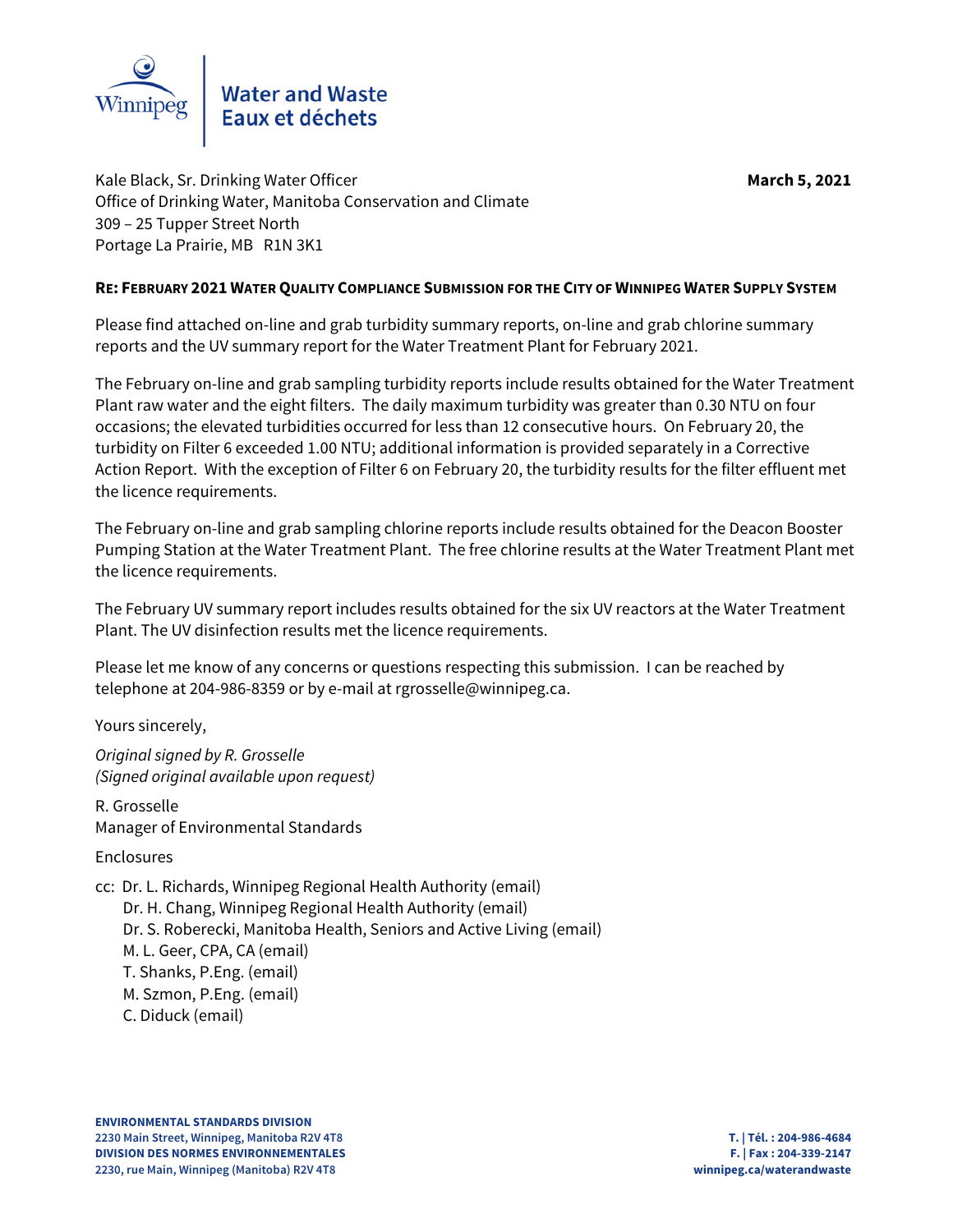

## **CITY OF WINNIPEG**WATER AND WASTE DEPARTMENT

 Water System Code: **252.00 PWS-09-412-01**

WATER SERVICES

|  | Licence Number: PWS-09 |  |
|--|------------------------|--|
|--|------------------------|--|

#### WATER TREATMENT PLANT TURBIDITY ON-LINE MONITORING REPORT

|                                                                                                    | February 2021 Turbidity (NTU)                     |      |      |              |      |              |      |              |      |              |      |              |      |              |      |              |      |              |
|----------------------------------------------------------------------------------------------------|---------------------------------------------------|------|------|--------------|------|--------------|------|--------------|------|--------------|------|--------------|------|--------------|------|--------------|------|--------------|
|                                                                                                    |                                                   | Raw  |      | Filter #1    |      | Filter #2    |      | Filter #3    |      | Filter #4    |      | Filter #5    |      | Filter #6    |      | Filter #7    |      | Filter #8    |
|                                                                                                    | Date                                              | Avg  | Avg  | Max          | Avg  | Max          | Avg  | Max          | Avg  | Max          | Avg  | Max          | Avg  | Max          | Avg  | Max          | Avg  | Max          |
|                                                                                                    | 1/02/2021                                         | 0.48 | 0.05 | 0.09         | 0.03 | 0.06         | 0.01 | 0.03         | 0.03 | 0.06         | 0.03 | 0.07         | 0.05 | 0.07         | 0.03 | 0.07         | 0.06 | 0.10         |
|                                                                                                    | 2/02/2021                                         | 0.46 | 0.05 | 0.10         | 0.03 | 0.07         | 0.02 | 0.05         | 0.03 | 0.04         | 0.03 | 0.07         | 0.04 | 0.08         | 0.04 | 0.06         | 0.07 | 0.08         |
|                                                                                                    | 3/02/2021                                         | 0.46 | 0.06 | 0.07         | 0.02 | 0.07         | 0.02 | 0.05         | 0.03 | 0.06         | 0.04 | 0.05         | 0.04 | 0.08         | 0.03 | 0.07         | 0.06 | 0.10         |
|                                                                                                    | 4/02/2021                                         | 0.46 | 0.05 | 0.10         | 0.03 | 0.05         | 0.01 | 0.05         | 0.03 | 0.06         | 0.03 | 0.06         | 0.04 | 0.05         | 0.03 | 0.07         | 0.05 | 0.10         |
|                                                                                                    | 5/02/2021                                         | 0.46 | 0.06 | 0.10         | 0.03 | 0.07         | 0.02 | 0.04         | 0.03 | 0.06         | 0.04 | 0.08         | 0.04 | 0.08         | 0.03 | 0.05         | 0.06 | 0.08         |
|                                                                                                    | 6/02/2021                                         | 0.45 | 0.07 | 0.08         | 0.03 | 0.07         | 0.01 | 0.04         | 0.03 | 0.05         | 0.04 | 0.07         | 0.05 | 0.10         | 0.04 | 0.08         | 0.07 | 0.11         |
|                                                                                                    | 7/02/2021                                         | 0.44 | 0.06 | 0.10         | 0.04 | 0.05         | 0.01 | 0.05         | 0.03 | 0.06         | 0.07 | 0.09         | 0.05 | 0.07         | 0.04 | 0.08         | 0.07 | 0.11         |
|                                                                                                    | 8/02/2021                                         | 0.39 | 0.05 | 0.08         | 0.03 | 0.08         | 0.01 | 0.05         | 0.03 | 0.04         | 0.04 | 0.07         | 0.03 | 0.09         | 0.03 | 0.05         | 0.06 | 0.11         |
|                                                                                                    | 9/02/2021                                         | 0.38 | 0.02 | 0.04         | 0.03 | 0.07         | 0.01 | 0.04         | 0.02 | 0.08         | 0.02 | 0.05         | 0.01 | 0.06         | 0.03 | 0.07         | 0.07 | 0.09         |
|                                                                                                    | 10/02/2021                                        | 0.37 | 0.03 | 0.07         | 0.04 | 0.06         | 0.00 | 0.04         | 0.02 | 0.06         | 0.03 | 0.07         | 0.01 | 0.02         | 0.03 | 0.08         | 0.06 | 0.11         |
|                                                                                                    | 11/02/2021                                        | 0.41 | 0.03 | 0.07         | 0.04 | 0.08         | 0.01 | 0.03         | 0.02 | 0.05         | 0.03 | 0.08         | 0.02 | 0.05         | 0.03 | 0.08         | 0.06 | 0.11         |
|                                                                                                    | 12/02/2021                                        | 0.40 | 0.03 | 0.05         | 0.04 | 0.09         | 0.01 | 0.06         | 0.03 | 0.06         | 0.03 | 0.07         | 0.02 | 0.07         | 0.04 | 0.05         | 0.07 | 0.18         |
|                                                                                                    | 13/02/2021                                        | 0.39 | 0.03 | 0.08         | 0.03 | 0.06         | 0.01 | 0.07         | 0.02 | 0.07         | 0.04 | 0.07         | 0.01 | 0.09         | 0.03 | 0.08         | 0.06 | 0.22         |
|                                                                                                    | 14/02/2021                                        | 0.38 | 0.04 | 0.09         | 0.06 | 0.17         | 0.01 | 0.07         | 0.02 | 0.06         | 0.04 | 0.09         | 0.02 | 0.09         | 0.04 | 0.09         | 0.07 | 0.12         |
|                                                                                                    | 15/02/2021                                        | 0.37 | 0.03 | 0.08         | 0.05 | 0.10         | 0.01 | 0.09         | 0.02 | 0.04         | 0.03 | 0.08         | 0.02 | 0.07         | 0.04 | 0.09         | 0.06 | 0.12         |
|                                                                                                    | 16/02/2021                                        | 0.36 | 0.03 | 0.04         | 0.04 | 0.09         | 0.01 | 0.05         | 0.02 | 0.05         | 0.02 | 0.05         | 0.03 | 0.12         | 0.03 | 0.07         | 0.07 | 0.09         |
|                                                                                                    | 17/02/2021                                        | 0.35 | 0.03 | 0.08         | 0.06 | 0.08         | 0.01 | 0.04         | 0.02 | 0.06         | 0.02 | 0.05         | 0.00 | 0.04         | 0.03 | 0.13         | 0.05 | 0.11         |
|                                                                                                    | 18/02/2021                                        | 0.44 | 0.02 | 0.11         | 0.06 | 0.43         | 0.01 | 0.04         | 0.03 | 0.28         | 0.02 | 0.28         | 0.01 | 0.05         | 0.02 | 0.09         | 0.03 | 0.10         |
|                                                                                                    | 19/02/2021                                        | 0.35 | 0.03 | 0.05         | 0.05 | 0.11         | 0.01 | 0.06         | 0.03 | 0.19         | 0.01 | 0.05         | 0.01 | 0.05         | 0.03 | 0.08         | 0.06 | 0.08         |
|                                                                                                    | 20/02/2021                                        | 0.36 | 0.03 | 0.08         | 0.06 | 0.11         | 0.01 | 0.05         | 0.01 | 0.03         | 0.01 | 0.05         | 0.04 | 1.10         | 0.03 | 0.07         | 0.05 | 0.10         |
|                                                                                                    | 21/02/2021                                        | 0.36 | 0.03 | 0.08         | 0.08 | 0.10         | 0.01 | 0.04         | 0.02 | 0.07         | 0.02 | 0.05         | 0.01 | 0.06         | 0.05 | 0.33         | 0.06 | 0.19         |
|                                                                                                    | 22/02/2021                                        | 0.33 | 0.04 | 0.08         | 0.08 | 0.12         | 0.01 | 0.03         | 0.02 | 0.08         | 0.02 | 0.06         | 0.02 | 0.04         | 0.02 | 0.10         | 0.04 | 0.08         |
|                                                                                                    | 23/02/2021                                        | 0.32 | 0.06 | 0.12         | 0.04 | 0.15         | 0.02 | 0.09         | OL   | OL           | 0.02 | 0.06         | 0.02 | 0.11         | 0.05 | 0.09         | 0.03 | 0.07         |
|                                                                                                    | 24/02/2021                                        | 0.33 | 0.07 | 0.09         | 0.02 | 0.05         | 0.02 | 0.05         | 0.03 | 0.81         | 0.01 | 0.04         | 0.00 | 0.03         | 0.05 | 0.08         | 0.02 | 0.04         |
|                                                                                                    | 25/02/2021                                        | 0.33 | 0.08 | 0.11         | 0.01 | 0.05         | 0.01 | 0.05         | 0.06 | 0.08         | 0.01 | 0.03         | 0.00 | 0.04         | 0.05 | 0.10         | 0.02 | 0.07         |
|                                                                                                    | 26/02/2021                                        | 0.33 | 0.07 | 0.11         | 0.01 | 0.03         | 0.01 | 0.05         | 0.07 | 0.12         | 0.01 | 0.05         | 0.00 | 0.00         | 0.05 | 0.09         | 0.02 | 0.07         |
|                                                                                                    | 27/02/2021                                        | 0.32 | 0.07 | 0.11         | 0.02 | 0.05         | 0.01 | 0.03         | 0.06 | 0.12         | 0.01 | 0.04         | 0.00 | 0.03         | 0.04 | 0.06         | 0.02 | 0.07         |
|                                                                                                    | 28/02/2021                                        | 0.32 | 0.06 | 0.09         | 0.01 | 0.04         | 0.01 | 0.04         | 0.06 | 0.09         | 0.01 | 0.04         | 0.00 | 0.03         | 0.05 | 0.09         | 0.02 | 0.05         |
|                                                                                                    | Total Number of Measurements Taken, A:            |      |      | 11873        |      | 12022        |      | 12119        |      | 11539        |      | 13759        |      | 11441        |      | 14126        |      | 15498        |
|                                                                                                    | Turbidity Standard for Monitoring Location (NTU): |      |      | 0.3<br>11873 |      | 0.3<br>11999 |      | 0.3<br>12119 |      | 0.3<br>11536 |      | 0.3<br>13759 |      | 0.3<br>11433 |      | 0.3<br>14124 |      | 0.3<br>15498 |
| Number of Measurements Meeting Standard, B:<br>Compliance with Turbidity Standard, C = B/A X 100%: |                                                   |      |      | 100.000%     |      | 99.809%      |      | 100.000%     |      | 99.974%      |      | 100.000%     |      | 99.930%      |      | 99.986%      |      | 100.000%     |

File Path: N:\Water Treatment Branch\Administration\Reports\Regulatory Submissions\Turbidity\2021\02-February

**Submitted By (Print): Signature:**

Original signed by D.Minor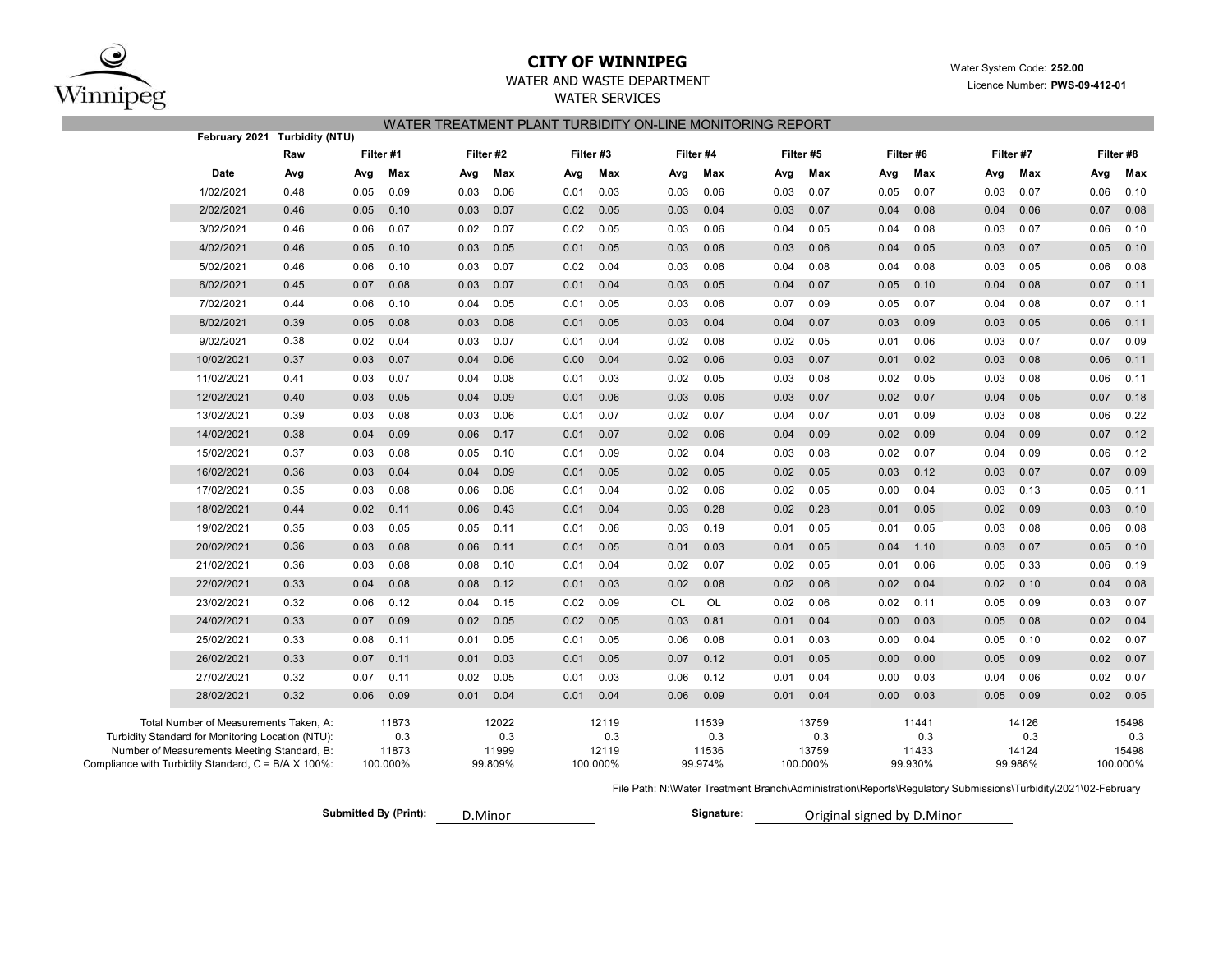

CITY OF WINNIPEGWATER AND WASTE DEPARTMENT ENVIRONMENTAL STANDARDS DIVISION

#### **WATER TREATMENT PLANT TURBIDITY GRAB MONITORING REPORT**

| Water System Code: 252.00                                | <b>Turbidity (NTU)</b> |                  |           |           |           |                     |           |                 |           |                 |           |                 |           |           |           |                 |           |                 |
|----------------------------------------------------------|------------------------|------------------|-----------|-----------|-----------|---------------------|-----------|-----------------|-----------|-----------------|-----------|-----------------|-----------|-----------|-----------|-----------------|-----------|-----------------|
| Licence No. PWS-09-412-01                                |                        | <b>Raw Water</b> |           | Filter 1  |           | Filter <sub>2</sub> |           | <b>Filter 3</b> |           | <b>Filter 4</b> |           | <b>Filter 5</b> |           | Filter 6  |           | <b>Filter 7</b> |           | <b>Filter 8</b> |
|                                                          |                        |                  |           |           |           |                     |           |                 |           |                 | Grab      |                 |           |           |           |                 |           |                 |
| <b>Date</b>                                              | Grab                   | Analyser         | Grab      | Analyser  | Grab      | Analyser            | Grab      | Analyser        | Grab      | Analyser        |           | Analyser        | Grab      | Analyser  | Grab      | Analyser        | Grab      | Analyser        |
| 01-Feb-2021                                              | 0.47                   | 0.45             | 0.09      | 0.07      | 0.08      | 0.04                | 0.07      | 0.02            | 0.07      | 0.03            | 0.10      | 0.06            | 0.09      | 0.05      | 0.08      | 0.02            | 0.08      | 0.06            |
| 02-Feb-2021                                              | 0.47                   | 0.44             | 0.08      | 0.06      | 0.10      | 0.05                | 0.08      | 0.03            | 0.07      | 0.04            | 0.08      | 0.04            | 0.11      | 0.07      | 0.08      | 0.03            | 0.08      | 0.06            |
| 03-Feb-2021                                              | 0.49                   | 0.42             | 0.08      | 0.07      | 0.07      | 0.03                | 0.07      | 0.02            | 0.07      | 0.04            | 0.07      | 0.05            | 0.08      | 0.04      | 0.10      | 0.07            | 0.09      | 0.07            |
| 04-Feb-2021                                              | 0.48                   | 0.45             | 0.11      | 0.09      | 0.08      | 0.04                | 0.07      | 0.02            | 0.07      | 0.04            | 0.09      | 0.05            | 0.08      | 0.05      | 0.08      | 0.02            | 0.07      | 0.06            |
| 05-Feb-2021                                              | 0.49                   | 0.44             | 0.07      | 0.07      | 0.12      | 0.06                | 0.08      | 0.03            | 0.07      | 0.03            | 0.08      | 0.04            | 0.10      | 0.06      | 0.08      | 0.03            | 0.08      | 0.06            |
| 06-Feb-2021                                              | <b>NS</b>              | <b>NS</b>        | <b>NS</b> | <b>NS</b> | <b>NS</b> | <b>NS</b>           | <b>NS</b> | <b>NS</b>       | <b>NS</b> | <b>NS</b>       | <b>NS</b> | <b>NS</b>       | <b>NS</b> | <b>NS</b> | <b>NS</b> | <b>NS</b>       | <b>NS</b> | <b>NS</b>       |
| 07-Feb-2021                                              | <b>NS</b>              | <b>NS</b>        | <b>NS</b> | <b>NS</b> | <b>NS</b> | <b>NS</b>           | <b>NS</b> | <b>NS</b>       | <b>NS</b> | <b>NS</b>       | <b>NS</b> | <b>NS</b>       | <b>NS</b> | <b>NS</b> | <b>NS</b> | <b>NS</b>       | <b>NS</b> | <b>NS</b>       |
| 08-Feb-2021                                              | 0.46                   | 0.42             | 0.08      | 0.08      | 0.10      | 0.06                | 0.08      | 0.02            | 0.07      | 0.04            | 0.09      | 0.04            | 0.10      | 0.07      | 0.08      | 0.03            | 0.08      | 0.07            |
| 09-Feb-2021                                              | 0.47                   | 0.36             | 0.07      | 0.03      | 0.07      | 0.04                | 0.08      | 0.02            | 0.08      | 0.03            | 0.07      | 0.03            | 0.08      | 0.02      | 0.10      | 0.03            | 0.09      | 0.06            |
| 10-Feb-2021                                              | 0.46                   | 0.36             | 0.10      | 0.05      | 0.08      | 0.04                | 0.07      | < 0.02          | 0.06      | 0.02            | 0.09      | 0.04            | 0.09      | < 0.02    | 0.10      | 0.04            | 0.12      | 0.09            |
| 11-Feb-2021                                              | 0.45                   | 0.36             | 0.08      | 0.03      | 0.11      | 0.06                | 0.08      | < 0.02          | 0.08      | 0.03            | OL        | OL              | 0.10      | 0.03      | 0.08      | 0.02            | 0.08      | 0.05            |
| 12-Feb-2021                                              | 0.52                   | 0.41             | 0.10      | 0.04      | 0.09      | 0.04                | OL        | OL              | 0.10      | 0.04            | 0.09      | 0.05            | 0.09      | 0.02      | 0.10      | 0.03            | 0.09      | 0.07            |
| 13-Feb-2021                                              | <b>NS</b>              | <b>NS</b>        | <b>NS</b> | <b>NS</b> | <b>NS</b> | <b>NS</b>           | <b>NS</b> | <b>NS</b>       | <b>NS</b> | <b>NS</b>       | <b>NS</b> | <b>NS</b>       | <b>NS</b> | <b>NS</b> | <b>NS</b> | <b>NS</b>       | <b>NS</b> | <b>NS</b>       |
| 14-Feb-2021                                              | <b>NS</b>              | <b>NS</b>        | <b>NS</b> | <b>NS</b> | <b>NS</b> | <b>NS</b>           | <b>NS</b> | <b>NS</b>       | <b>NS</b> | <b>NS</b>       | <b>NS</b> | <b>NS</b>       | <b>NS</b> | <b>NS</b> | <b>NS</b> | <b>NS</b>       | <b>NS</b> | <b>NS</b>       |
| 15-Feb-2021                                              | <b>NS</b>              | <b>NS</b>        | <b>NS</b> | <b>NS</b> | <b>NS</b> | <b>NS</b>           | <b>NS</b> | <b>NS</b>       | <b>NS</b> | <b>NS</b>       | <b>NS</b> | <b>NS</b>       | <b>NS</b> | <b>NS</b> | <b>NS</b> | <b>NS</b>       | <b>NS</b> | <b>NS</b>       |
| 16-Feb-2021                                              | 0.47                   | 0.35             | 0.09      | 0.04      | 0.09      | 0.06                | 0.10      | 0.02            | 0.10      | 0.04            | 0.08      | 0.03            | 0.16      | 0.06      | 0.10      | 0.03            | 0.10      | 0.06            |
| 17-Feb-2021                                              | 0.49                   | 0.34             | 0.09      | 0.04      | 0.08      | 0.06                | 0.08      | < 0.02          | 0.07      | 0.03            | 0.08      | 0.03            | 0.08      | < 0.02    | 0.12      | 0.03            | 0.10      | 0.07            |
| 18-Feb-2021                                              | 0.47                   | 0.35             | 0.11      | 0.05      | 0.10      | 0.08                | 0.09      | < 0.02          | 0.06      | 0.02            | 0.30      | 0.17            | 0.11      | 0.02      | 0.08      | < 0.02          | 0.08      | 0.05            |
| 19-Feb-2021                                              | 0.43                   | 0.33             | 0.08      | 0.03      | 0.07      | 0.06                | 0.11      | 0.03            | 0.08      | 0.03            | 0.07      | 0.02            | 0.08      | < 0.02    | 0.10      | 0.03            | 0.09      | 0.06            |
| 20-Feb-2021                                              | <b>NS</b>              | <b>NS</b>        | <b>NS</b> | <b>NS</b> | <b>NS</b> | <b>NS</b>           | <b>NS</b> | <b>NS</b>       | <b>NS</b> | <b>NS</b>       | NS.       | <b>NS</b>       | <b>NS</b> | <b>NS</b> | <b>NS</b> | <b>NS</b>       | <b>NS</b> | <b>NS</b>       |
| 21-Feb-2021                                              | <b>NS</b>              | <b>NS</b>        | <b>NS</b> | <b>NS</b> | <b>NS</b> | <b>NS</b>           | <b>NS</b> | <b>NS</b>       | <b>NS</b> | <b>NS</b>       | <b>NS</b> | <b>NS</b>       | <b>NS</b> | <b>NS</b> | <b>NS</b> | <b>NS</b>       | <b>NS</b> | <b>NS</b>       |
| 22-Feb-2021                                              | 0.46                   | 0.33             | 0.08      | 0.03      | 0.10      | 0.09                | 0.07      | < 0.02          | 0.06      | 0.02            | 0.11      | 0.04            | 0.09      | < 0.02    | 0.08      | 0.02            | 0.07      | < 0.02          |
| 23-Feb-2021                                              | 0.50                   | 0.30             | 0.13      | 0.05      | 0.11      | 0.04                | 0.13      | 0.02            | OL        | OL              | 0.11      | 0.03            | 0.18      | 0.05      | 0.14      | 0.04            | 0.11      | 0.03            |
| 24-Feb-2021                                              | 0.45                   | 0.31             | 0.08      | 0.08      | 0.08      | < 0.02              | 0.09      | 0.03            | 0.10      | 0.10            | 0.08      | < 0.02          | 0.11      | < 0.02    | 0.10      | 0.05            | 0.10      | 0.02            |
| 25-Feb-2021                                              | 0.44                   | 0.32             | 0.08      | 0.09      | 0.07      | 0.02                | 0.13      | 0.02            | 0.07      | 0.08            | 0.08      | < 0.02          | 0.09      | < 0.02    | 0.12      | 0.06            | 0.11      | 0.02            |
| 26-Feb-2021                                              | 0.43                   | 0.31             | 0.10      | 0.10      | 0.08      | 0.02                | 0.07      | 0.02            | 0.07      | 0.08            | 0.10      | 0.03            | 0.09      | < 0.02    | 0.08      | 0.04            | 0.08      | < 0.02          |
| 27-Feb-2021                                              | <b>NS</b>              | <b>NS</b>        | <b>NS</b> | <b>NS</b> | <b>NS</b> | <b>NS</b>           | <b>NS</b> | <b>NS</b>       | <b>NS</b> | <b>NS</b>       | <b>NS</b> | <b>NS</b>       | <b>NS</b> | <b>NS</b> | <b>NS</b> | <b>NS</b>       | <b>NS</b> | <b>NS</b>       |
| 28-Feb-2021                                              | <b>NS</b>              | <b>NS</b>        | <b>NS</b> | <b>NS</b> | <b>NS</b> | <b>NS</b>           | <b>NS</b> | <b>NS</b>       | <b>NS</b> | <b>NS</b>       | <b>NS</b> | <b>NS</b>       | <b>NS</b> | <b>NS</b> | <b>NS</b> | <b>NS</b>       | <b>NS</b> | <b>NS</b>       |
| Total number of measurements taken, A:                   |                        |                  | 19        |           | 19        |                     | 18        |                 | 18        |                 | 18        |                 | 19        |           | 19        |                 | 19        |                 |
| <b>Turbidity Standard for Monitoring Location (NTU):</b> |                        |                  | 0.30      |           | 0.30      |                     | 0.30      |                 | 0.30      |                 | 0.30      |                 | 0.30      |           | 0.30      |                 | 0.30      |                 |
| Number of measurements meeting standard, B:              |                        |                  | 19        |           | 19        |                     | 18        |                 | 18        |                 | 18        |                 | 19        |           | 19        |                 | 19        |                 |
| Compliance with Turbidity Standard, C= B/A X 100%:       |                        |                  | 100%      |           | 100%      |                     | 100%      |                 | 100%      |                 | 100%      |                 | 100%      |           | 100%      |                 | 100%      |                 |

NS: No Sample NA: Not Analyzed OL: Off-Line NR: No Result IM: Instrument Maintenance

**Comments:**

 **Report Compiled By: H. Demchenko**

> **Authorized By: C. Diduck**

**5-Mar-21**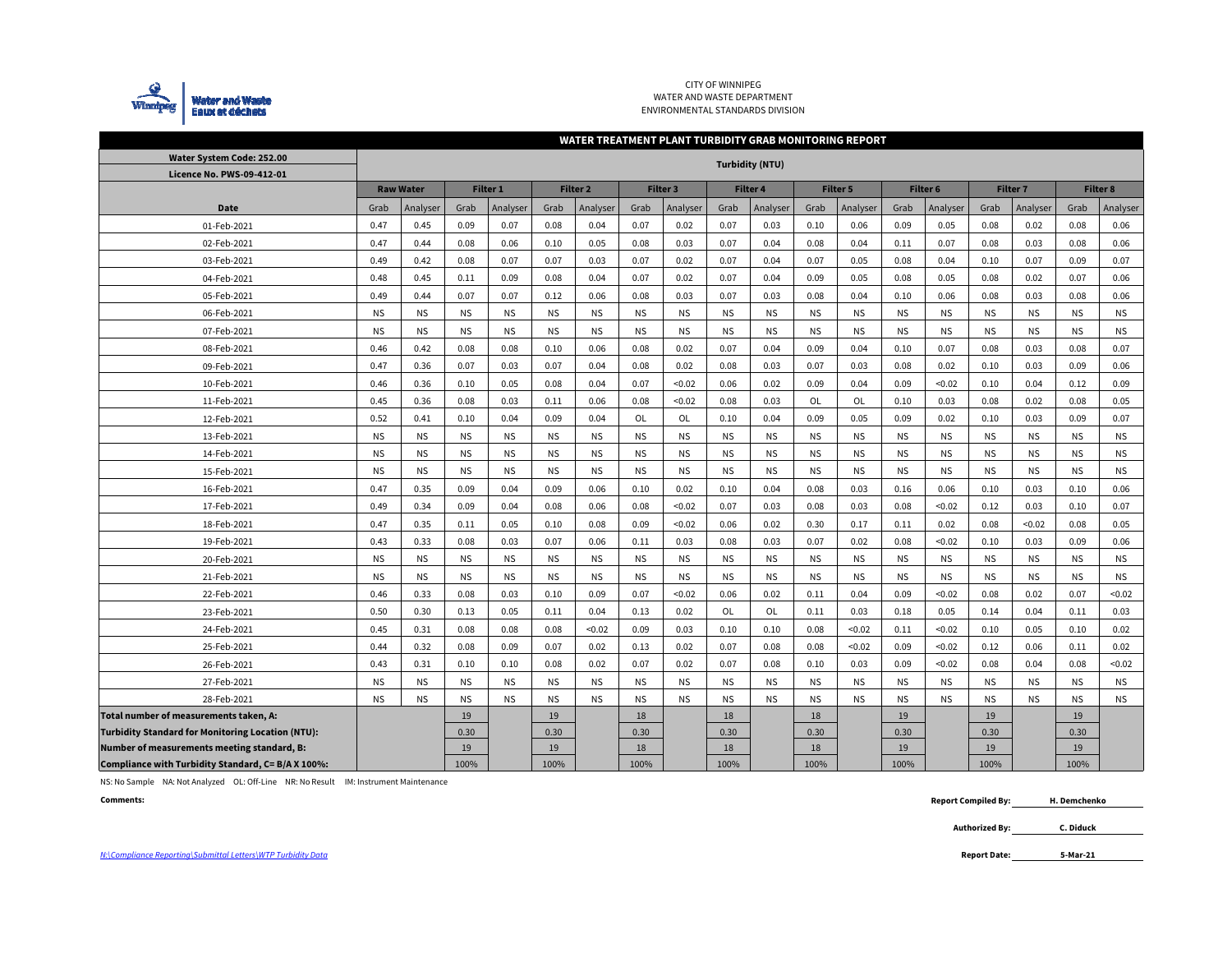

**City Of Winnipeg**

Water and Waste Department Water Services

WATER TREATMENT PLANT FREE CHLORINE ON-LINE MONITORING REPORT

Deacon Booster Pumping Station

| Water System Code: |
|--------------------|
| Licence Number:    |
| Report Created:    |

Water System Code: **252.00** Licence Number: **PWS-09-412-01**

01 March 2021 **Report Period: February 2021** 

|                                             |         | <b>BRANCH1</b><br>[mg/L] | <b>BRANCH2</b><br>[mg/L] |         |
|---------------------------------------------|---------|--------------------------|--------------------------|---------|
| Date                                        | Average | Minimum                  | Average                  | Minimum |
| 01/02/2021                                  | 1.21    | 1.04                     | 1.22                     | 1.10    |
| 02/02/2021                                  | 1.17    | 1.04                     | 1.20                     | 1.13    |
| 03/02/2021                                  | 1.07    | 1.00                     | 1.20                     | 1.10    |
| 04/02/2021                                  | OL      | OL                       | 1.23                     | 1.03    |
| 05/02/2021                                  | OL      | OL                       | 1.19                     | 0.97    |
| 06/02/2021                                  | OL      | OL                       | 1.26                     | 1.21    |
| 07/02/2021                                  | OL      | OL                       | 1.30                     | 1.23    |
| 08/02/2021                                  | OL      | OL                       | 1.32                     | 1.24    |
| 09/02/2021                                  | OL      | OL                       | 1.26                     | 1.21    |
| 10/02/2021                                  | OL      | OL                       | 1.30                     | 1.25    |
| 11/02/2021                                  | 1.12    | 1.07                     | 1.33                     | 1.26    |
| 12/02/2021                                  | 1.34    | 1.13                     | 1.36                     | 1.25    |
| 13/02/2021                                  | 1.30    | 1.22                     | 1.32                     | 1.23    |
| 14/02/2021                                  | 1.22    | 1.15                     | 1.25                     | 1.18    |
| 15/02/2021                                  | 1.27    | 1.13                     | 1.29                     | 1.18    |
| 16/02/2021                                  | 1.16    | 1.11                     | 1.23                     | 1.18    |
| 17/02/2021                                  | 1.14    | 1.06                     | 1.20                     | 1.14    |
| 18/02/2021                                  | 1.33    | 1.09                     | 1.37                     | 1.19    |
| 19/02/2021                                  | 1.19    | 1.07                     | 1.21                     | 1.12    |
| 20/02/2021                                  | 1.18    | 1.07                     | 1.19                     | 1.06    |
| 21/02/2021                                  | 1.55    | 1.25                     | 1.60                     | 1.31    |
| 22/02/2021                                  | 1.26    | 1.15                     | 1.28                     | 1.23    |
| 23/02/2021                                  | 1.29    | 1.16                     | 1.32                     | 1.23    |
| 24/02/2021                                  | 1.35    | 1.28                     | 1.39                     | 1.35    |
| 25/02/2021                                  | 1.33    | 1.24                     | 1.36                     | 1.30    |
| 26/02/2021                                  | 1.23    | 1.06                     | 1.23                     | 1.07    |
| 27/02/2021                                  | 1.15    | 1.09                     | 1.14                     | 1.08    |
| 28/02/2021                                  | 1.12    | 1.04                     | 1.14                     | 1.09    |
|                                             |         |                          |                          |         |
| Total Number of Measurements, A:            |         | 19438                    |                          | 19440   |
| Minimum Free Chlorine Standard:             |         | 0.5                      |                          | 0.5     |
| Number of Measurements Meeting Standard, B: |         | 19438                    |                          | 19440   |
| COMPLIANCE, $C = B/A \times 100\%$ :        |         | 100.00                   |                          | 100.00  |

File Path: N:\Water Treatment Branch\Administration\Reports\Regulatory Submissions\Chlorine\2021\02-February

Notes: 1. OL - Offline

Submitted By (Print): D.Minor

Signature: Original Signed by D.Minor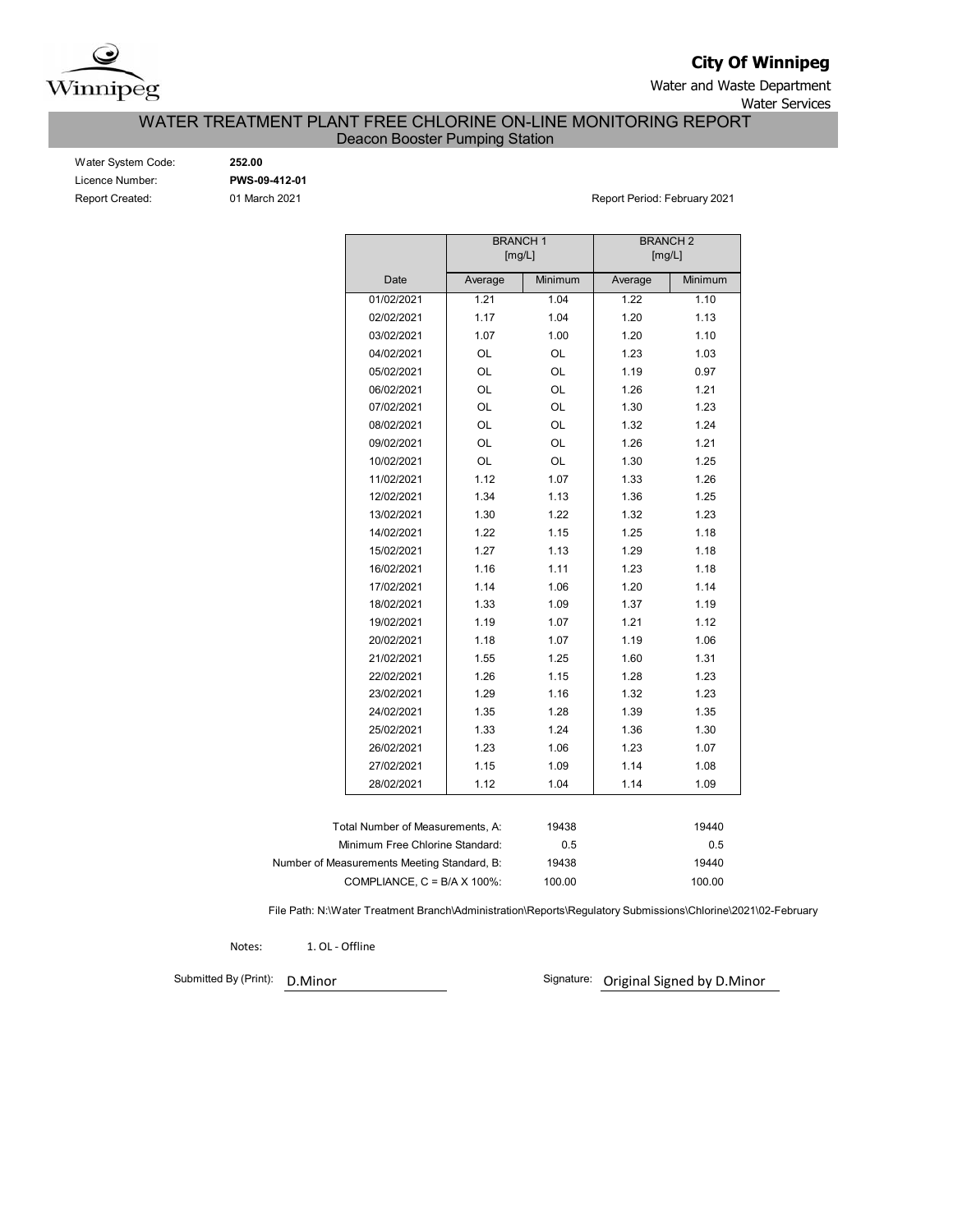

Water and Waste<br>Eaux et déchets

### CITY OF WINNIPEG WATER AND WASTE DEPARTMENT ENVIRONMENTAL STANDARDS DIVISION

## **WATER TREATMENT PLANT CHLORINE GRAB MONITORING REPORT**

| <b>Water System Code: 252.00</b>                  |           | <b>Deacon Booster Pumping Station Branch 1</b> |                                 | <b>Deacon Booster Pumping Station Branch 2</b> |                      |                                 |  |  |  |  |  |
|---------------------------------------------------|-----------|------------------------------------------------|---------------------------------|------------------------------------------------|----------------------|---------------------------------|--|--|--|--|--|
| <b>Licence No. PWS-09-412-01</b>                  |           |                                                |                                 |                                                |                      |                                 |  |  |  |  |  |
|                                                   |           | Free Chlorine (mg/L)                           | <b>Total Chlorine</b><br>(mg/L) |                                                | Free Chlorine (mg/L) | <b>Total Chlorine</b><br>(mg/L) |  |  |  |  |  |
| <b>Date</b>                                       | Analyser  | Grab                                           | Grab                            | Analyser                                       | Grab                 | Grab                            |  |  |  |  |  |
| 01-Feb-2021                                       | 1.28      | 1.28                                           | 1.50                            | 1.26                                           | 1.30                 | 1.51                            |  |  |  |  |  |
| 02-Feb-2021                                       | 1.16      | 1.18                                           | 1.40                            | 1.20                                           | 1.18                 | 1.41                            |  |  |  |  |  |
| 03-Feb-2021                                       | 1.03      | 0.98                                           | 1.18                            | 1.18                                           | 1.16                 | 1.38                            |  |  |  |  |  |
| 04-Feb-2021                                       | OL        | OL                                             | OL                              | 1.20                                           | 1.24                 | 1.43                            |  |  |  |  |  |
| 05-Feb-2021                                       | OL        | OL                                             | OL                              | 1.17                                           | 1.17                 | 1.38                            |  |  |  |  |  |
| 06-Feb-2021                                       | OL        | OL                                             | OL                              | <b>NS</b>                                      | <b>NS</b>            | <b>NS</b>                       |  |  |  |  |  |
| 07-Feb-2021                                       | OL        | OL                                             | OL                              | <b>NS</b>                                      | <b>NS</b>            | <b>NS</b>                       |  |  |  |  |  |
| 08-Feb-2021                                       | OL        | OL                                             | OL                              | 1.36                                           | 1.40                 | 1.58                            |  |  |  |  |  |
| 09-Feb-2021                                       | OL        | OL                                             | OL                              | 1.25                                           | 1.24                 | 1.48                            |  |  |  |  |  |
| 10-Feb-2021                                       | OL        | OL                                             | OL                              | 1.26                                           | 1.34                 | 1.54                            |  |  |  |  |  |
| 11-Feb-2021                                       | 1.25      | 1.25                                           | 1.55                            | 1.36                                           | 1.38                 | 1.61                            |  |  |  |  |  |
| 12-Feb-2021                                       | 1.27      | 1.20                                           | 1.49                            | 1.32                                           | 1.34                 | 1.45                            |  |  |  |  |  |
| 13-Feb-2021                                       | 1.27      | 1.26                                           | 1.54                            | <b>NS</b>                                      | <b>NS</b>            | <b>NS</b>                       |  |  |  |  |  |
| 14-Feb-2021                                       | <b>NS</b> | <b>NS</b>                                      | <b>NS</b>                       | <b>NS</b>                                      | <b>NS</b>            | <b>NS</b>                       |  |  |  |  |  |
| 15-Feb-2021                                       | <b>NS</b> | <b>NS</b>                                      | <b>NS</b>                       | <b>NS</b>                                      | <b>NS</b>            | <b>NS</b>                       |  |  |  |  |  |
| 16-Feb-2021                                       | 1.17      | 1.19                                           | 1.37                            | 1.24                                           | 1.23                 | 1.47                            |  |  |  |  |  |
| 17-Feb-2021                                       | 1.14      | 1.21                                           | 1.41                            | 1.19                                           | 1.21                 | 1.43                            |  |  |  |  |  |
| 18-Feb-2021                                       | 1.33      | 1.33                                           | 1.53                            | 1.46                                           | 1.50                 | 1.76                            |  |  |  |  |  |
| 19-Feb-2021                                       | 1.22      | 1.25                                           | 1.43                            | 1.19                                           | 1.22                 | 1.44                            |  |  |  |  |  |
| 20-Feb-2021                                       | <b>NS</b> | <b>NS</b>                                      | <b>NS</b>                       | <b>NS</b>                                      | <b>NS</b>            | <b>NS</b>                       |  |  |  |  |  |
| 21-Feb-2021                                       | <b>NS</b> | <b>NS</b>                                      | <b>NS</b>                       | <b>NS</b>                                      | <b>NS</b>            | <b>NS</b>                       |  |  |  |  |  |
| 22-Feb-2021                                       | 1.25      | 1.25                                           | 1.46                            | 1.27                                           | 1.23                 | 1.47                            |  |  |  |  |  |
| 23-Feb-2021                                       | 1.32      | 1.24                                           | 1.46                            | 1.36                                           | 1.29                 | 1.56                            |  |  |  |  |  |
| 24-Feb-2021                                       | 1.33      | 1.32                                           | 1.59                            | 1.37                                           | 1.34                 | 1.57                            |  |  |  |  |  |
| 25-Feb-2021                                       | 1.30      | 1.34                                           | 1.59                            | 1.33                                           | 1.46                 | 1.58                            |  |  |  |  |  |
| 26-Feb-2021                                       | 1.32      | 1.33                                           | 1.59                            | 1.34                                           | 1.39                 | 1.59                            |  |  |  |  |  |
| 27-Feb-2021                                       | <b>NS</b> | <b>NS</b>                                      | ΝS                              | <b>NS</b>                                      | ΝS                   | <b>NS</b>                       |  |  |  |  |  |
| 28-Feb-2021                                       | <b>NS</b> | <b>NS</b>                                      | <b>NS</b>                       | <b>NS</b>                                      | <b>NS</b>            | <b>NS</b>                       |  |  |  |  |  |
| Total number of measurements taken, A:            |           | 15                                             |                                 |                                                | 19                   |                                 |  |  |  |  |  |
| Chlorine Standard for Monitoring Location (mg/L): |           | 0.50                                           |                                 |                                                | 0.50                 |                                 |  |  |  |  |  |
| Number of measurements meeting standard, B:       |           | 15                                             |                                 |                                                | 19                   |                                 |  |  |  |  |  |
| Compliance with Chlorine Standard, C= B/A X 100%: |           | 100%                                           |                                 |                                                | 100%                 |                                 |  |  |  |  |  |

NS: No Sample NA: Not Analyzed OL: Off-Line NR: No Result IM: Instrument Maintenance

| Comments:                                                              | <b>Compiled By:</b>   | H. Demchenko |  |
|------------------------------------------------------------------------|-----------------------|--------------|--|
| Branch I was offline from February 3, 2021 at 12:00 until February 11, |                       |              |  |
| 2021 at 17:20 for repairs to the pipeline.                             | <b>Authorized By:</b> | C. Diduck    |  |
| N:\Compliance Reporting\Submittal Letters\WTP Chlorine Data            | <b>Report Date:</b>   | 5-Mar-21     |  |